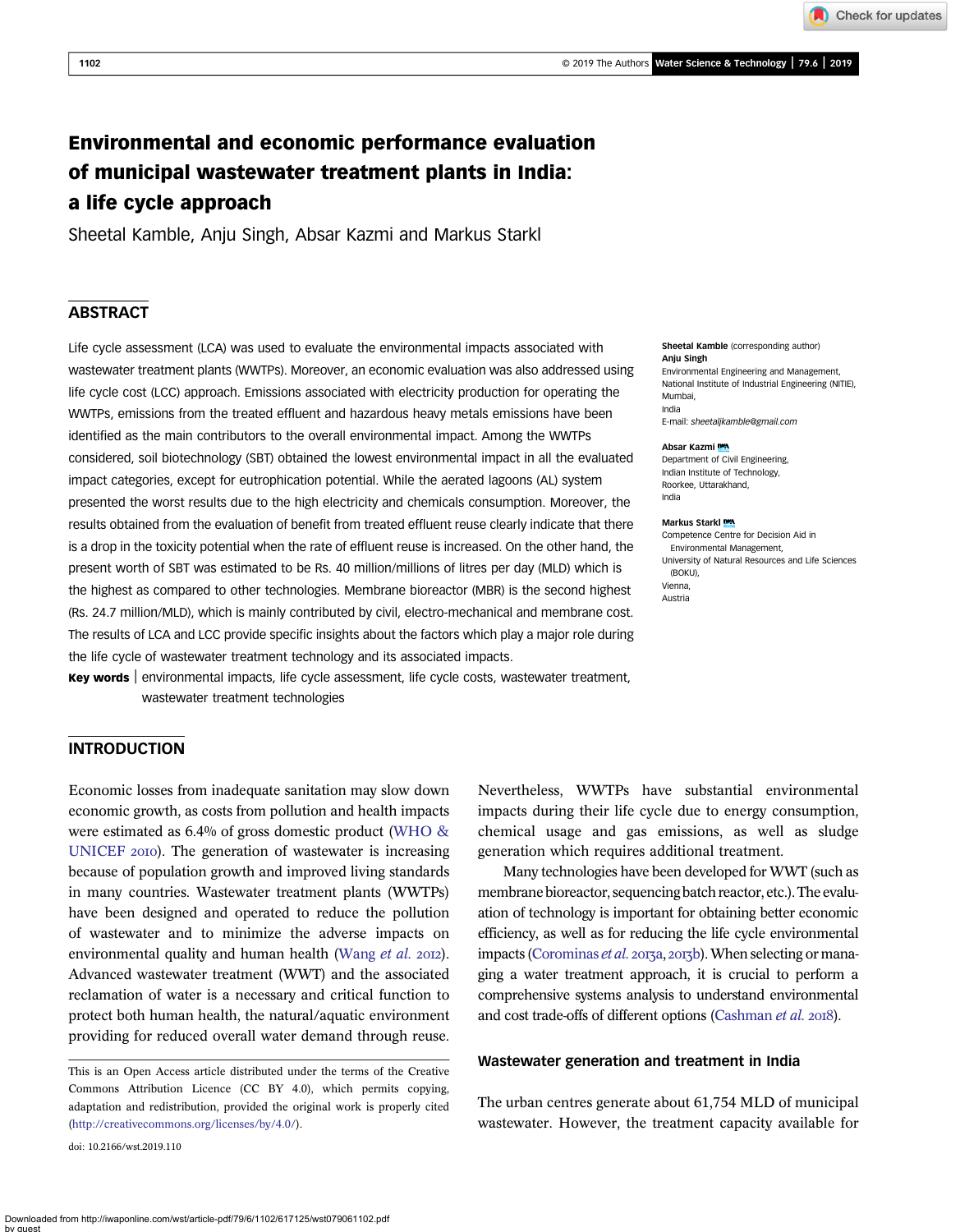municipal wastewater is only 22,963 MLD [\(CPCB](#page-9-0) 2016). Because of the hiatus in WWT capacity, about 38,791 MLD of untreated wastewater (62% of the total wastewater) is discharged directly into nearby water bodies, leaving a big gap in the treatment of municipal wastewater. In the near future, there is a need for extensive sewerage network for collecting and transporting the sewage generated to the WWTP for the treatment. The stricter implementation of policies, examination of latest technology and regular observations and measurements (O&M) of existing WWTPs, promoting decentralized treatment plants for treatment of households, rural, and urban sewage and reuse of treated sewage for non-potable purposes like flushing, gardening, etc. would surely help the municipal authorities to achieve better wastewater management [\(Singh](#page-10-0) et al. 2018).

# Life cycle assessment (LCA) and life cycle costs (LCC) applied to wastewater treatment and management

LCA is a standardized and sophisticated tool to 'compile and evaluate the inputs, outputs and the potential environmental impacts of a product/process/service system throughout its life cycle' (ISO 2006a). LCA has been used in the field of wastewater treatment for two decades. Several studies applied LCA to conventional activated sludge (CAS) based technologies [\(Kalbar](#page-9-0) et al.  $2013a$ ,  $2013b$ ,  $2014$ ; [Holloway](#page-9-0)  $et$  al. 2016), natural based systems [\(Garfi](#page-9-0)  $et$  al. 2017; [Kamble](#page-9-0) [et al.](#page-9-0)  $2017$ ; [Lutterbeck](#page-9-0) et al.  $2017$ ), sewage sludge treatment and disposal ([Murray](#page-10-0) [et al.](#page-10-0) 2008; Xu et al. 2014). Very few studies have carried out economic assessment along with LCA ([Rebitzer](#page-10-0) et al. 2003; [Nogueira](#page-10-0) et al. 2009; [García-Mon](#page-9-0)toya [et al.](#page-9-0) 2016; [Pretel](#page-10-0) et al. 2016; [Starkl](#page-10-0) et al. 2018). Only a handful of studies have applied LCA to evaluate the environmental impacts of MBR systems treating urban wastewater [\(Hospido](#page-9-0) et al. 2012; [Ioannou-Ttofa](#page-9-0) et al. 2016). To date, there are very few studies in Indian context dealing with LCA and wastewater treatment ([Kalbar](#page-9-0) et al. 2012a, 2012b; [Kalbar](#page-9-0) et al. 2014; [Kamble](#page-9-0) et al. 2017; [Raghuvanshi](#page-10-0) et al.  $2017$ ; [Singh](#page-10-0) et al.  $2017$ ). [Garfi](#page-9-0) et al. ( $2017$ ) carried out LCA comparing a CAS with two nature-based technologies (i.e. hybrid constructed a wetland and high rate algal pond). [Lut](#page-9-0)[terbeck](#page-9-0) *et al.* ( $2017$ ) investigated the performance of a WWT system with constructed wetland as a technology in a rural scenario. [Singh](#page-10-0) et al.  $(2017)$  estimated environmental impacts associated with the construction and seven operational phases of an integrated fixed-film activated sludge reactor. Moreover, Lin [et al.](#page-9-0) (2016) investigated the economic and environmental profiles of three alternative nitrogen removal and recovery routes integrated into WWTPs, including

conventional nitrification–denitrification, anammox, and ion exchange. There are few other studies that used LCA and economic analysis methods for investigating WWT systems and processes ([Meneses](#page-9-0)  $et$   $al.$  2015).

The goal of this study was to evaluate environmental impacts of six WWT technologies, namely: sequencing batch reactor (SBR), membrane bioreactor (MBR), moving bed biofilm reactor (MBBR), activated sludge process (ASP), soil biotechnology (SBT) and aerated lagoons (AL) using LCA. Another objective was to carry out LCC of six technologies under consideration.

# MATERIALS AND METHODS

#### Brief description of the analysed WWTPs

### **SBR**

In this study, a small-scale, 2.5 MLD capacity SBR plant designed for greater organic, as well as nutrient, removal was selected for the analysis.

# MBR

A 0.8 MLD capacity plant was selected. Low-pressure membrane filtration, either microfiltration or ultrafiltration is used to separate effluent from activated sludge. The membrane is immersed in the reactor.

### MBBR

A 2 MLD MBBR plant was selected. MBBR technology provides cost-effective treatment with minimal maintenance since MBBR processes self-maintain an optimum level of productive biofilm. Additionally, the biofilm attached to the mobile bio-carriers within the system automatically responds to load fluctuations.

### ASP

The ASP is one of the most commonly used technologies for the secondary treatment of sewage in India. In this study, 1 MLD capacity plant was selected.

### **SBT**

A 1.5 MLD plant designed to recycle sewage was studied. The plant consists of a treatment bed made from specially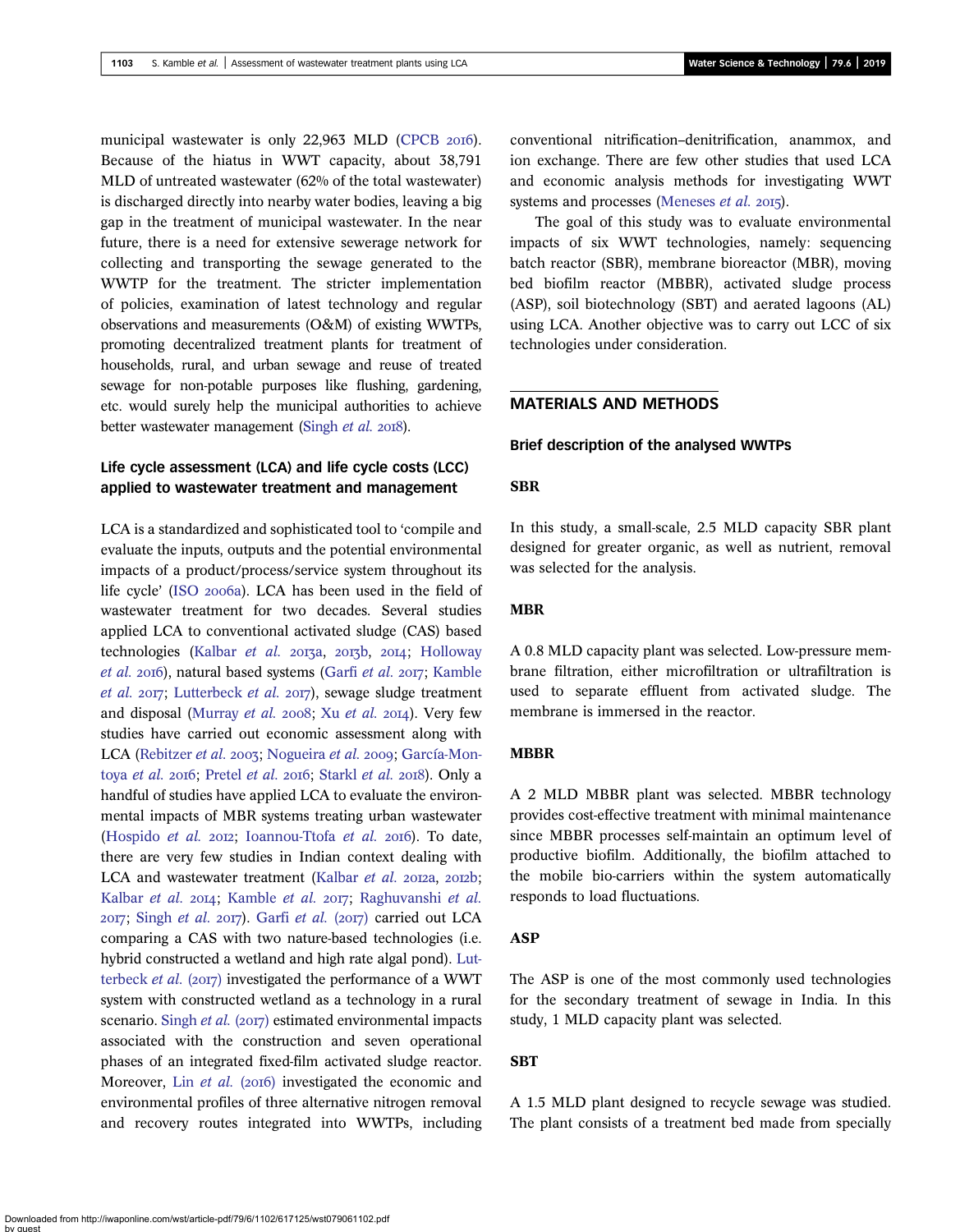prepared soil with required mineral additives. The bed is of about 2.5 m in height spread over an area of about 1,700 m<sup>2</sup>. The floor and the walls of the containment are waterproofed with HDPE sheets with side anchoring.

### AL

A 1.4 MLD plant was selected. Artificial aeration is provided to oxidize the organic matter. In aerobic lagoons, all the suspended solids present in the wastewater are in suspension, and complete mixing takes place.

The unit processes and operations of the analyzed WWTPs are depicted in [Table 1.](#page-3-0)

### METHODOLOGY OF THE STUDY

The LCA modelling was carried out with the help of GaBi software (v.6.2). The LCA methodology used in this study is in accordance with the international standards ISO 14040- 44 series (ISO 2006a, 2006b). The ISO 14040-44 determines four stages for LCA as follows: goal and scope definition, life cycle inventory, life cycle impact assessment, interpretation for the study. The following sections provide a brief description of the four LCA procedures utilized in this study.

### Functional unit

In the current study,  $1 \text{ m}^3$  of treated was the extended was chosen as a functional unit which is the most commonly used functional unit ([Corominas](#page-9-0) et al. 2013a).

#### System boundaries and assumptions made in this study

Previous studies have shown that construction and demolition phases of mechanized WWTPs have negligible impacts (less than 5% of impacts compared with overall life cycle impacts of the WWTP) compared with the operation phase [\(Pasqualino](#page-10-0)  $et$  al. 2009). Thus, this study has taken into account only the operation phase. The system boundary of the present study comprised unit processes related to wastewater treatment, sludge treatment, sludge disposal and transportation to a landfill site. The inputs were influent, electricity, chemicals, and diesel. The data for electricity consumption were collected from plant operators, and background data were used from the Ecoinvent database to assess the environmental impacts. The energy process used for modelling was Indian electricity grid mix, medium voltage. Direct process emissions which are biogenic in nature were excluded from the analyses because they belong to the short  $CO<sub>2</sub>$  cycle and do not contribute to climatic change [\(Coats](#page-9-0) et al. 2011). For transportation of sewage sludge to the landfill site, the distance of 50 km was assumed.

### Life cycle inventory

Following the goal and scope definition, life cycle inventory analysis was conducted. Life cycle inventories were generated based on several on-site visits to WWTPs. [Table 1](#page-3-0) presents a summary of the operation phase life cycle inventory for WWT technologies.

#### Life cycle impact assessment (LCIA)

LCIA represents the third phase. In this study, the CML 2001 (November 2013) method was used for LCIA as it gives a separate score for each type of environmental impact. The results of the LCIA of WWTPs for different selected impact categories are presented below in [Table 2.](#page-5-0) The results of the comparative assessment of six plants are shown in [Figure 1](#page-5-0).

# RESULTS OF THE COMPARATIVE LCA STUDY

#### Interpretation of results

Finally, the interpretation of the results allows identifying the hot spots in the process as well as recommending options to reduce the environmental burdens.

Impacts were mainly caused by consumption of fossilbased electricity and chemicals, as well as wastewater effluents from WWTPs are major contributors due to the remaining nutrients emissions and the emission of heavy metals from disposed sludge.

The total energy consumption (per  $M J/m<sup>3</sup>$ ) over the life cycle of the plants has been found to be AL  $(3.39) > MBBR$  $(2.51) > MBR$   $(1.69) > SBR$   $(0.913) > ASP$   $(0.682) > SBT$ (0.131) which is in the range of the similar studies carried out in India [\(Singh & Kazmi](#page-10-0)  $2017$ ) and other countries  $(0.36 \text{ MJ/m}^3$  to 5.4 MJ/m<sup>3</sup>). [Singh & Kazmi \(](#page-10-0)2017) reported the specific power consumption values between  $0-3.6$  MJ/m<sup>3</sup> (MBBR > MBR > SBR) for different WWTPs under study which is line with the results of the present study.

Concerning impact indicator results, it is found that electrical consumption by the WWTPs makes the most significant contribution to global impact categories such as abiotic depletion potential (ADP), global warming potential (GWP), acidification potential (AP) and photochemical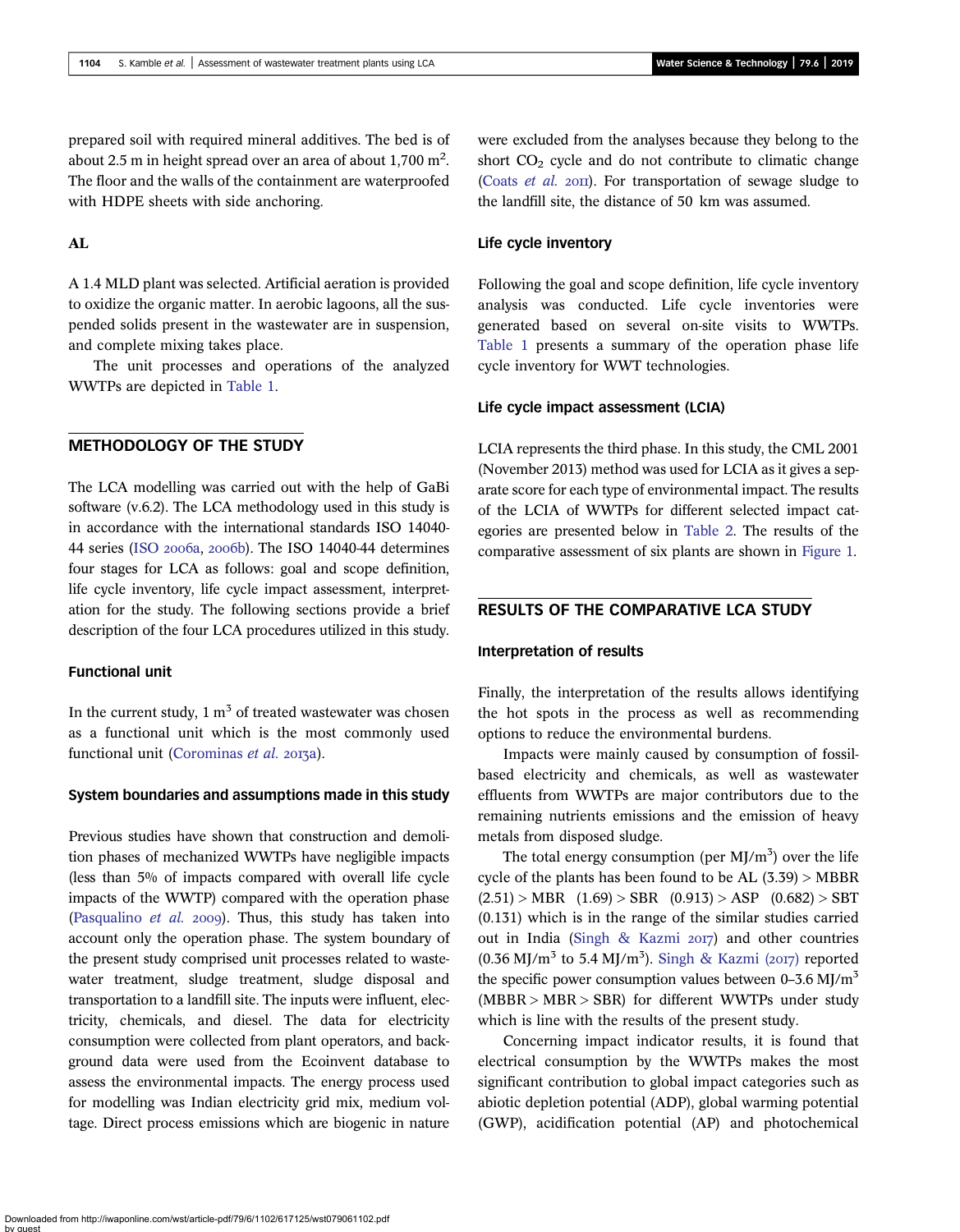<span id="page-3-0"></span>Table 1 | Summary of the operation phase life cycle inventory for inputs and outputs of WWTPs (functional unit: 1 m<sup>3</sup> of treated wastewater)

| Sr.<br>no.     | Parameter                                |        | Unit SBR                 | <b>MBR</b>               | <b>MBBR</b>       | <b>ASP</b>               | <b>SBT</b>               | AL                       | Data source and LCA process/flow                                                                                                 |
|----------------|------------------------------------------|--------|--------------------------|--------------------------|-------------------|--------------------------|--------------------------|--------------------------|----------------------------------------------------------------------------------------------------------------------------------|
| $\mathbf{1}$   | <b>Total electricity</b><br>consumption  |        | MJ 0.913                 | 1.69                     | 2.51              | 0.682                    | 0.131                    | 3.39                     | Plant operators IN: electricity, medium voltage                                                                                  |
| 1.1            | Wet well                                 |        | MJ 0.111                 | $\overline{\phantom{0}}$ | 0.246             |                          |                          |                          |                                                                                                                                  |
| 1.2            | Primary clarifier                        | $MI -$ |                          | $\overline{\phantom{0}}$ | $\qquad \qquad -$ | 0.031                    |                          | —                        |                                                                                                                                  |
| 1.3            | Aeration tank                            | $MJ -$ |                          | 0.833                    |                   | 1.01                     |                          | $\overline{\phantom{0}}$ |                                                                                                                                  |
| 1.4            | Sedimentation tank                       | $MI -$ |                          |                          |                   | 0.0349                   |                          |                          |                                                                                                                                  |
| 1.5            | Secondary reactor                        |        | MJ 0.756                 | 0.822                    | 1.08              |                          | 0.0591                   | 3.1                      |                                                                                                                                  |
| 1.6            | Flocculation chamber                     | $MI -$ |                          |                          | 0.404             |                          |                          | 0.0771                   |                                                                                                                                  |
| 1.7            | Sand filter                              | $MI -$ |                          | $\overline{\phantom{0}}$ | 0.311             | $\overline{\phantom{0}}$ |                          | 0.0771                   |                                                                                                                                  |
| 1.8            | Chlorination                             |        | MJ 0.00786               | 0.0211                   | 0.00276           | 0.0504                   | $\overline{\phantom{0}}$ |                          |                                                                                                                                  |
| 1.9            | Ozonation                                | $MI -$ |                          |                          | 0.469             |                          |                          | $\overline{\phantom{0}}$ |                                                                                                                                  |
| 1.10           | Discharge tank                           | $MI -$ |                          |                          |                   |                          | 0.0358                   | 0.1                      |                                                                                                                                  |
| 1.11           | Collection tank                          | $MI -$ |                          |                          | —                 | —                        | 0.0358                   | 0.0357                   |                                                                                                                                  |
| 1.12           | Sludge thickener                         | $MI -$ |                          | 0.0117                   |                   | 0.217                    |                          |                          |                                                                                                                                  |
| 1.13           | Centrifuge                               |        | MJ 0.0379                | 0.0468                   |                   | 0.0238                   |                          |                          |                                                                                                                                  |
| 2              | <b>Chemical consumption</b>              |        |                          |                          |                   |                          |                          |                          | Plant operators                                                                                                                  |
| 2.1            | Alum                                     | kg     | $\overline{\phantom{0}}$ |                          | 0.00553           | —                        |                          | 0.0507                   |                                                                                                                                  |
| 2.2            | Lime                                     | kg     | $\overline{\phantom{0}}$ | $\overline{\phantom{0}}$ | 0.0502            | $\overline{\phantom{0}}$ | $\overline{\phantom{0}}$ |                          |                                                                                                                                  |
| 2.3            | Sodium hypochlorite                      | kg     | 0.02                     | 0.0205                   | 0.052             | 0.012                    | $\overline{\phantom{0}}$ | 0.0179                   |                                                                                                                                  |
| $\overline{3}$ | Sludge generated                         | kg     | 0.008                    | 0.004                    | 0.0255            | 0.051                    | 0.001                    | 0.0104                   | Plant operators                                                                                                                  |
| 3.1            | Transportation of sludge                 | km 50  |                          | 50                       | 50                | 50                       | 50                       | 50                       | Plant operators                                                                                                                  |
| 3.2            | Type of truck used for<br>transportation |        |                          |                          |                   |                          |                          |                          | Truck-trailer; diesel driven, Bharat stage IV, cargo;<br>consumption mix; up to 28 t gross weight/12.4 t<br>payload capacity     |
| 4              | <b>Emissions</b> to air                  |        | 4.26                     | 6.19                     | 11.6              | 2.5                      | 0.103                    | 13.4                     | Indirect emissions due to total electricity<br>consumption and transportation of sludge to<br>landfill. Taken from Gabi database |
| 4.1            | CO <sub>2</sub>                          | kg     | 0.43                     | 0.701                    | 1.19              | 0.283                    | 0.0504                   | 1.47                     |                                                                                                                                  |
| 4.2            | SO <sub>2</sub>                          | kg     | 0.00225                  | 0.00411                  | 0.00642           | 0.00166                  | 0.000318                 | 0.00858                  |                                                                                                                                  |
| 4.3            | NO <sub>X</sub>                          | kg     | 0.00167                  | 0.00291                  | 0.0046            | 0.00123                  | 0.00013                  | 0.00598                  |                                                                                                                                  |
| 4.4            | $\rm CO$                                 | kg     | 0.000234                 | 0.000341                 | 0.000648          | 0.000138                 | 2.64E-005                | 0.000747                 |                                                                                                                                  |
| 4.5            | <b>Heavy</b> metals                      | kg     | 2.69E-006                | 4.79E-006                | 7.42E-006         | 1.93E-006                | 3.7E-007                 | 97E-006                  |                                                                                                                                  |
|                | 4.5.1 Zinc                               | kg     | 8.76E-007                | 1.58E-008                | 2.41E-006         | 6.4E-007                 | 1.22E-007                | 3.02E-006                |                                                                                                                                  |

(continued)

Water Science & Technology

| 79.6 | 2019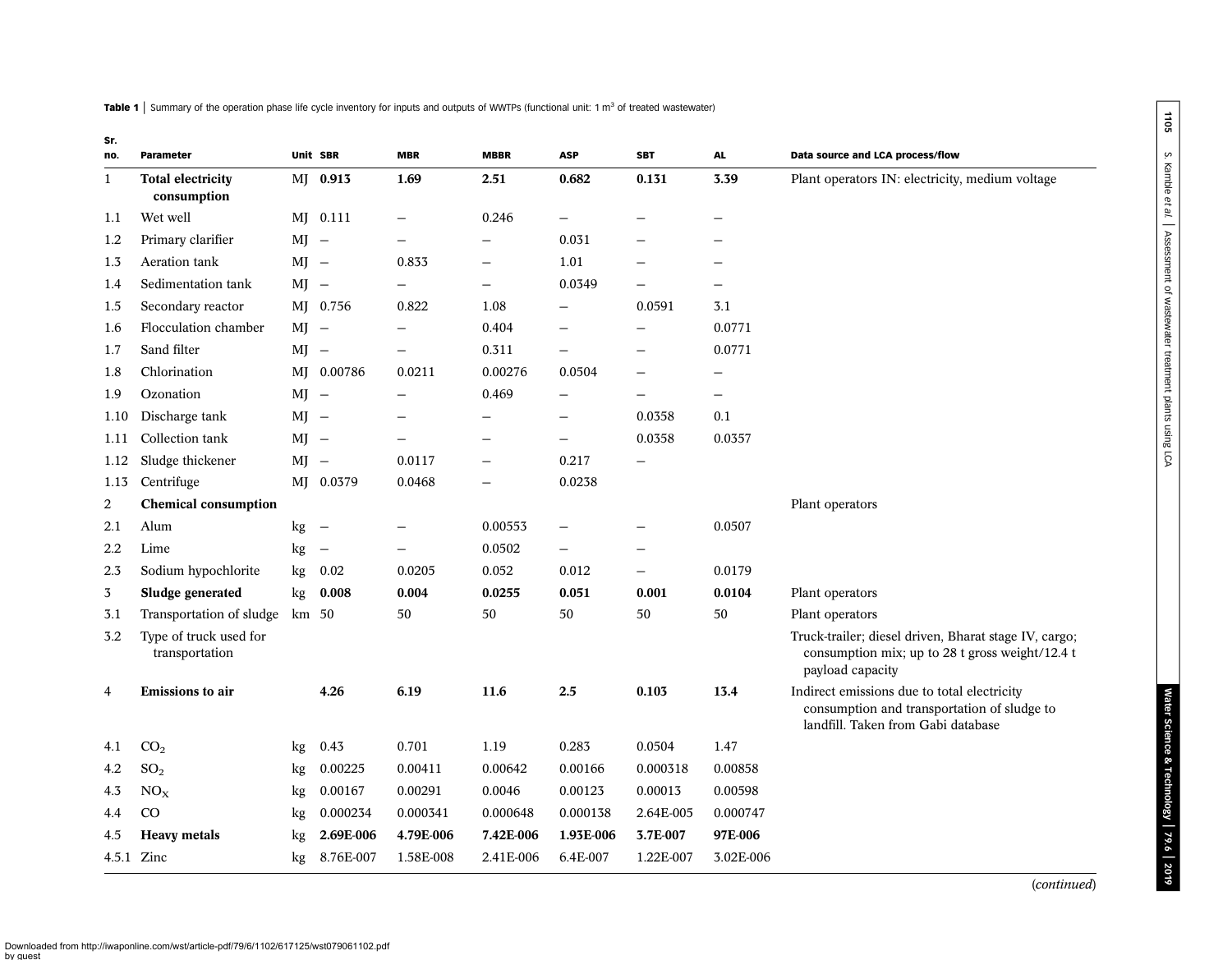#### Table 1 | continued

| Sr.<br>no. | Parameter                 |    | Unit SBR     | <b>MBR</b>   | <b>MBBR</b> | ASP       | <b>SBT</b>   | AL.       | Data source and LCA process/flow                                                 |
|------------|---------------------------|----|--------------|--------------|-------------|-----------|--------------|-----------|----------------------------------------------------------------------------------|
| 4.5.2 Tin  |                           | kg | 8.75E-008    | 1.5E-007     | 2.41E-007   | 6.07E-008 | 1.16E-008    | 3.04E-007 |                                                                                  |
|            | 4.5.3 Nickel              | kg | 1.4E-007     | 2.39E-007    | 3.92E-007   | 9.65E-008 | 1.85E-008    | 4.91E-007 |                                                                                  |
|            | 4.5.4 Lead                | kg | 3.5E-007     | 6.16E-007    | 9.63E-007   | 2.49E-007 | 4.76E-008    | 1.25E-006 |                                                                                  |
|            | 4.5.5 Copper              | kg | 4.49E-008    | 7.55E-008    | 1.24E-007   | 3.05E-008 | 5.84E-009    | 1.54E-007 |                                                                                  |
|            | 4.5.6 Cobalt              | kg | 2.69E-008    | 4.59E-008    | 7.41E-008   | 1.85E-008 | 3.55E-009    | 9.27E-008 |                                                                                  |
| 4.5.7      | Chromium                  | kg | 6.77E-011    | 8.88E-012    | 1.92E-010   | 5.93E-008 | 1.13E-008    | 2.97E-007 |                                                                                  |
|            | 4.5.8 Cadmium             | kg | 2.48E-008    | 4.58E-008    | 6.82E-008   | 1.85E-008 | 3.55E-009    | 9.24E-008 |                                                                                  |
|            | 4.5.9 Arsenic             | kg | 1.54E-007    | 2.83E-007    | 4.24E-007   | 1.14E-007 | 2.19E-008    | 5.71E-007 |                                                                                  |
| 5          | <b>Emissions to water</b> | kg | 1.04E003     | 1.78E003     | 2.86E003    | 719       | 138          | 3.68E003  |                                                                                  |
| 5.1        | <b>COD</b>                | kg | 0.000188     | 0.000245     | 0.000511    | 9.9E-005  | 1.9E-005     | 0.000616  | Analysed in laboratory, APHA (2005) method                                       |
| 5.2        | N-Total                   | kg | 9.85E-010    | 6.38E-010    | 2.71E-009   | 2.58E-010 | 4.94E-011    | 2.05E-009 | Analysed in laboratory, APHA (2005) method                                       |
| 5.3        | P-Total                   | kg | 3.49E-007    | 1.29E-009    | 9.1E-007    | 7.29E-010 | 3.43E-009    | 3.53E-007 | Analysed in laboratory, APHA (2005) method                                       |
| 5.4        | <b>Heavy</b> metals       | kg | 0.000278     | 0.000469     | 0.000761    | 0.000189  | 3.53E-005    | 0.00097   | Analysed by ARCOS, simultaneous ICP (inductively<br>coupled plasma) spectrometer |
|            | 5.4.1 Zinc                | kg | 2.88E-008    | 2.71E-008    | 7.99E-008   | 1.1E-008  | 2.1E-009     | 7.16E-008 |                                                                                  |
| 5.4.2 Tin  |                           | kg | 3.51E-051    | 2.18E-015    | 9.71E-015   | 8.84E-016 | 1.69E-016    | 7.27E-015 |                                                                                  |
|            | 5.4.3 Nickel              | kg | $2.37 - 008$ | 2.77E-008    | 7.69E-008   | 1.12E-008 | 2.15E-009    | 7.92E-008 |                                                                                  |
|            | 5.4.4 Lead                | kg | 1.26E-008    | 7.69E-009    | 4.11E-008   | 3.11E-011 | 8E-009       | 3.27E-008 |                                                                                  |
|            | 5.4.5 Copper              | kg | 1.19E-008    | 1.03E-008    | 6.66E-008   | 4.17E-009 | 2E-009       | 3.69E-008 |                                                                                  |
|            | 5.4.6 Cobalt              | kg | 1.21E-010    | 5.29E-013    | 3.15E-010   | 2.86E-013 | 4.09E-014    | 1.23E-010 |                                                                                  |
|            | 5.4.7 Chromium            | kg | 1.51E-009    | 4.75E-008    | 4.05E-009   | 1.92E-008 | 3.68E-009    | 1.43E-007 |                                                                                  |
| 5.4.8      | Cadmium                   | kg | 2.95E-009    | 2.02E-009    | 1.76E-008   | 8.2E-010  | 1.56E-010    | 1.69E-008 |                                                                                  |
|            | 5.4.9 Arsenic             | kg | 9E-009       | 5.7E-009     | 4.68E-008   | 2.31E-009 | 4.4E-010     | 4.3E-008  |                                                                                  |
| 6          | <b>Emissions</b> to soil  | kg | 1.63E-006    | 2.96E-006    | 4.47E-006   | 1.2E-006  | 2.29E-007    | 5.99E-006 | Taken from Gabi database                                                         |
| 6.1        | <b>Heavy metals</b>       | kg | 1.63E-006    | 2.96E-006    | 4.47E-006   | 1.2E-006  | 2.29E-007    | 5.99E-006 |                                                                                  |
|            | 6.1.1 Zinc                | kg | 6.02E-007    | 1.08E-006    | 1.65E-006   | 4.37E-007 | 8.37E-008    | 2.2E-006  |                                                                                  |
|            | 6.1.2 Nickel              | kg | 4.55E-009    | 3.08E-009    | 1.21E-008   | 1.25E-009 | 2.39E-010    | 9.02E-009 |                                                                                  |
|            | 6.1.3 Lead                | kg | 3.96E-008    | 5.95E-008    | 1.08E-007   | 2.4E-008  | 4.6E-009     | 1.27E-007 |                                                                                  |
|            | 6.1.4 Copper              | kg | 2.16E-007    | 3.97E-007    | 5.94E-007   | 1.6E-007  | 3.07E-008    | 8.01E-007 |                                                                                  |
|            | 6.1.5 Chromium            | kg | 7.55E-007    | $-5.31E-014$ | 2.07E-006   | 7.45E-014 | $-4.11E-015$ | 2.82E-006 |                                                                                  |
|            | 6.1.6 Cadmium             | kg | 5.05E-009    | 8.64E-009    | 1.38E-008   | 3.49E-009 | 6.69E-010    | 1.78E-008 |                                                                                  |
|            | 6.1.7 Mercury             | kg | 7.57E-009    | 1.4E-008     | 2.08E-008   | 5.66E-009 | 1.08E-009    | 2.82E-008 |                                                                                  |

1106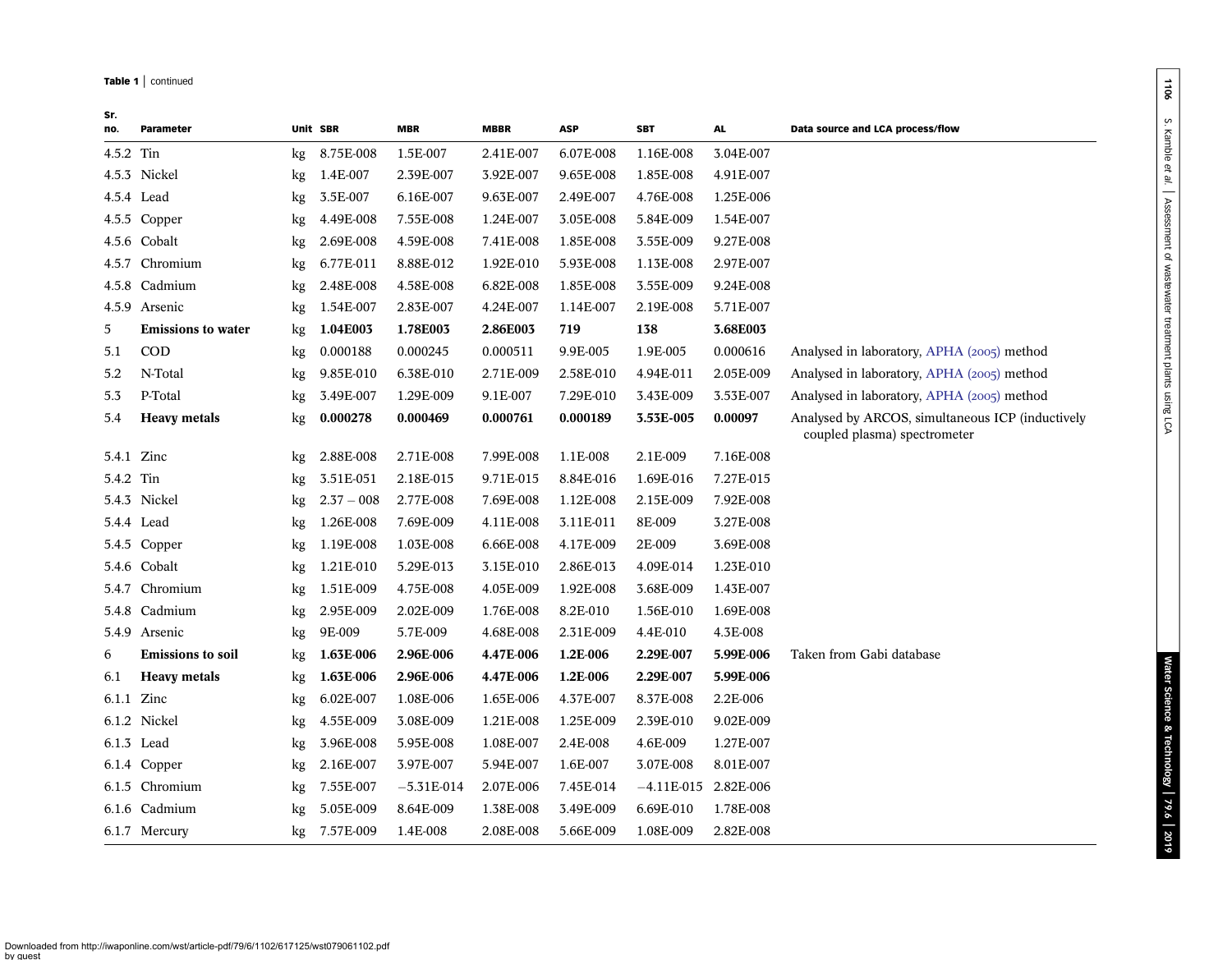| <b>Impact categories</b>                                     | <b>SBR</b> | <b>MBR</b> | <b>MBBR</b> | <b>ASP</b> | <b>SBT</b> | <b>AL</b> |
|--------------------------------------------------------------|------------|------------|-------------|------------|------------|-----------|
| Abiotic depletion potential (ADP) elements ( $Kg CO2-Eq$ )   | 5.76E-07   | 2.69E-08   | 1.47E-06    | 1.12E-08   | 2.08E-09   | 5.7E-07   |
| ADP fossil (MJ)                                              | 4.849445   | 7.822005   | 12.19931    | 3.161791   | 0.605226   | 16.9      |
| Acidification potential (AP) (Kg $SO_2$ -Eq)                 | 0.003621   | 0.006524   | 0.009297    | 0.002636   | 0.000505   | 0.0136    |
| Eutrophication potential (EP) (Kg phosphate-Eq)              | 0.000157   | 2.91E-05   | 0.000388    | 0.000816   | 0.000224   | 0.000576  |
| Freshwater aquatic ecotoxicity potential (FAETP) (Kg DCB-Eq) | 0.000806   | 0.001199   | 0.001993    | 0.0043     | 0.000156   | 0.014164  |
| Global warming potential (GWP) ( $Kg CO2$ -Eq)               | 0.448299   | 0.728398   | 1.134242    | 0.294416   | 0.05636    | 1.53      |
| Human toxicity potential (HTP) (Kg DCB-Eq)                   | 0.142729   | 0.105697   | 0.261565    | 0.356138   | 0.020238   | 0.529     |
| Marine aquatic ecotoxicity potential (MAETP) (Kg DCB-Eq)     | 488.1626   | 650.7335   | 1,208.061   | 1,619.911  | 93.47352   | 2430      |
| Ozone depletion potential (ODP) (Kg R11- Eq)                 | 1.32E-11   | 1.70E-11   | 3.58E-11    | 6.87E-12   | 1.32E-12   | 4.21E-11  |
| Photochemical ozone creation potential (POCP) Kg Ethene-Eq.  | 0.000185   | 0.000324   | 0.000479    | 0.000131   | 2.51E-05   | 0.000682  |
| Terrestrial ecotoxicity potential (TETP) (Kg DCB-Eq)         | 0.00463    | 0.00626    | 0.0115      | 1.56E-02   | 0.000886   | 0.0232    |

<span id="page-5-0"></span>Table 2 | LCIA results of WWTPs for 11 impact categories



Figure 1 | LCIA results of six WWTPs under this study.

ozone creation potential (POCP). The WWTP itself does not impose a direct impact on the local environment. Its environmental impact is ascribed to the production of the electricity [\(Ioannou-Ttofa](#page-9-0) et al.  $2016$ ). This was owing to the extraction and burning of fossil fuels, which releases pollutants and carbon dioxide to the environment.

### GWP

The energy consumption for the operation of WWTPs is found to be the largest contributing factor for  $CO<sub>2</sub>$  emissions and GWP. Being the technology with the highest electricity demand, AL reported worst on this impact category followed by MBBR. Reasons for the higher energy requirements of AL are because this system processing  $1 m<sup>3</sup>$  of wastewater consumes more electricity and chemicals than others. Next, due to the high consumption of electricity and chemical dosing, the  $CO<sub>2</sub>$  and GHG emissions to air and hence the emissions related GWP has been found to be more for the MBBR plant under study. Further, sometimes, due to the use of aerators or mechanical stirrers in MBBR to ensure that the beds are moving for uniform treatment make the energy consumption.

### AP and ADP

AP is mainly because of  $SO<sub>2</sub>$  and NOx emissions from coal combustion, which generates electricity for operating the plants. Coal consumption also has a major contribution to ADP (fossil). Similarly, for ADP (fossil), AL is found to have the highest AP and ADP as compared with other technologies.

### EP

The EP of a WWTP is mostly associated with the emissions to water, mainly due to the phosphorus (P), nitrogen (N) and to a lower extent, degradable organics in wastewater effluent. This is not surprising since WWTPs' discharge acting as source point is one of the main contributors to aquatic eutrophication worldwide, and the eutrophication impact would have been worse in the absence of WWT [\(Renou](#page-10-0) et al. 2008).

The MBR (0.0000291 kg  $PO<sub>4</sub>$ <sup>3-</sup>Eq) has the lowest EP value as compared to other technologies, which matches with values (for nutrient removing systems) reported by [Gallego](#page-9-0) *et al.* (2008). ASP has the highest EP (0.000816 kg)  $PO_4$ <sup>3–</sup>Eq) because there is negligible removal of nutrients in the ASP system. Thus, the EP impact can be decreased immediately by implementing more sophisticated technology to enhance the nutrient removal efficiency (however, generally with an increase of other environmental impacts).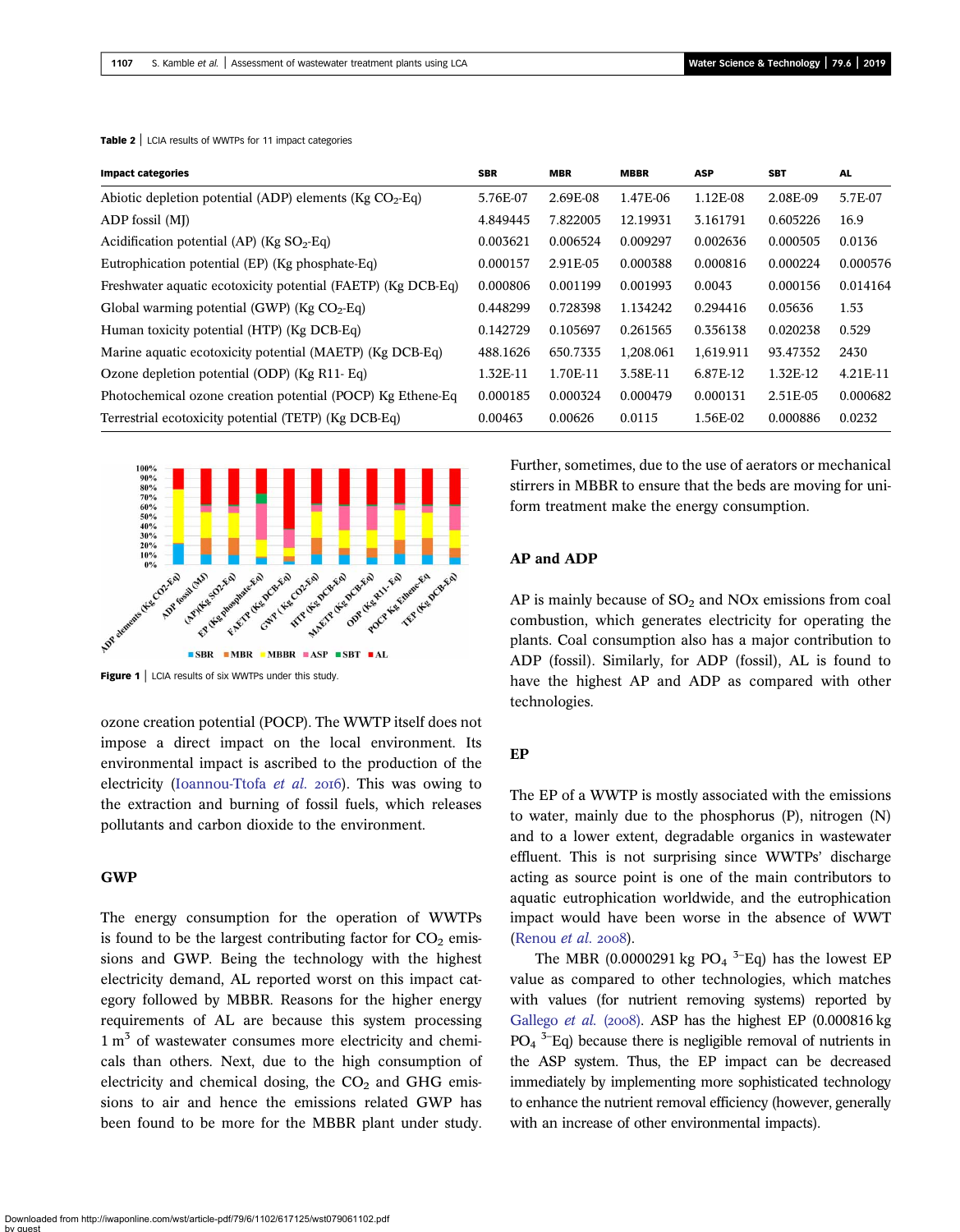### ODP

This category mainly refers to the emission of gases that reduce the ozone layer (principally CFC-11, CFC-12 and Halon 1301) and these emissions are found to be minimal in this study.

### **POCP**

The values obtained for POCP in the current study are far smaller from consideration.

### Toxicity potentials (FAETP, HTP, MAETP and TETP)

Ecotoxicity potential is mostly dependent on the heavy metals released in the air, water and soil environment, for which in the considered WWTPs there is no special provision for heavy metal removal. However, some removal takes place through the physicochemical and biological processes. Further, the disposal of sludge containing heavy metals contributed substantially to the ecotoxicity impact categories.

### FAETP

Concerning to FAETP, the emissions of metals that take place during electricity production dominate the impact for all the secondary reactors. Far from the item energy use, the discharge of treated water is the second element, mainly to the release of Zn, Ni and Cu to the aquatic environment.

### **HTP**

It is mainly because of the release of heavy metals in water, air and the soil environment. In this study, SBT has the lowest HTP (0.020238 Kg DCB-Equiv).

### **MAETP**

The current study revealed that MAETP contributes most to the overall impacts, the result is in agreement with the results of earlier studies ([Kalbar](#page-9-0) et al. 2012b, 2013a, 2014; [Kamble](#page-9-0) et al. 2017). The characterization factors in this category (for chemical consumption, sludge production, energy consumption, etc.) are generally higher than those of other impact categories. AL presented the highest environmental impact in MAETP since this treatment scheme had the highest electricity consumption.

# **TETP**

It is dominated by the presence of heavy metals in the sludge being Zn, Pb, and Cu as the main contributors. This contribution is directly dependent on the quantity of sludge produced. AL system is found to have the highest TETP (0.0141 kg 1,4-DCB-Eq). The TETP for MBR (0.0001) is almost negligible mainly because, very much less sludge is generated during the WWT process. The reason for this is the MBR's ability to operate at much longer sludge retention times (Sadr *[et al.](#page-10-0)* 2016).

In sum, it can be said that the impact of WWTP is more dependent on design and how a plant is operated. Even for similar technologies, there can be a huge difference in the performance depending upon the operation of the plant; this fact has already been reported by [Kamble](#page-9-0) *et al.* ( $2017$ ).

#### Evaluation of benefit from reuse of the treated effluent

Properly treated wastewater can be reused for various purposes to provide ecological benefits, reduce the demand for potable water and augment water supplies [\(Mo &](#page-9-0) [Zhang](#page-9-0)  $20I_7$ ). The cost of treating 1 KLD (kilolitre per day) of sewage costs about INR (Indian Rupees) 18 to 20, while the cost of treated water lies between INR 40–60, thereby posing a profitable option ([Singh](#page-10-0) *et al.* 2015).

In the current study, treated effluent was used to replace tap (fresh) water, and the benefits are gained from water saving. In conclusion, is it understood that the total lifecycle benefit from reuse of the tertiary treated effluent is much higher than the life cycle energy consumption for the tertiary treatment. This indicates that the implementation of the tertiary WWT facility is beneficial. The results of SBT and MBR with and without reuse of effluent are shown in [Figures 2](#page-7-0) and [3](#page-7-0), respectively.

The main environmental concerns obtained through the LCA are linked to increased toxicity impacts from the chosen end use of wastewater and related recovery products. The results obtained clearly indicate that there is a drop in the toxicity potential when the rate of effluent reuse is increased.

### Life cycle costing – LCC

In this study, capital cost and O&M costs have been considered. Capital cost includes civil, mechanical, electrical and any other related items during the construction of the plant. The capital cost also includes land cost estimated as per the Rs. 0.02 lakh per  $m^2$ . O&M costs incurred usually account for labour requirement, energy, chemicals, repair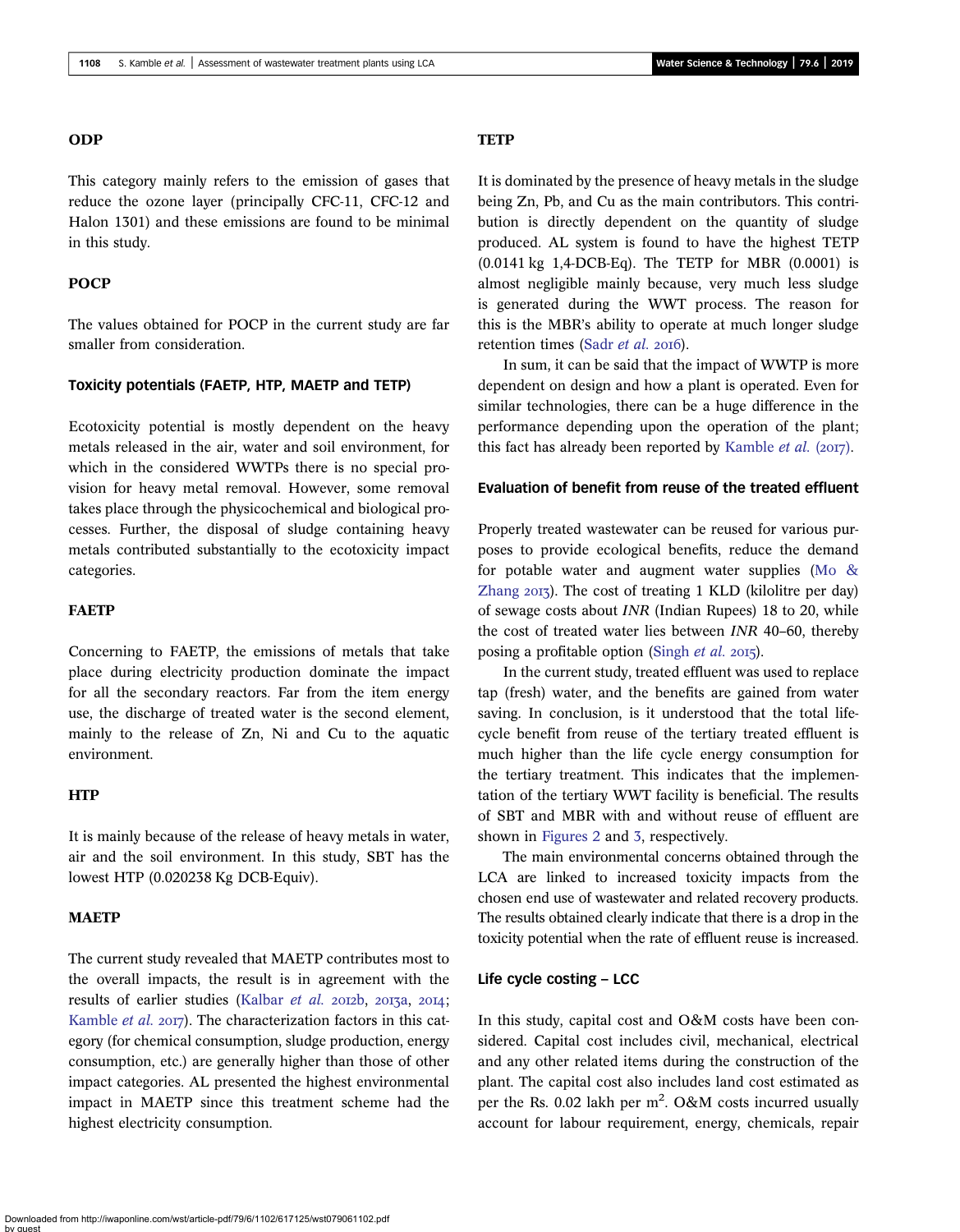<span id="page-7-0"></span>





Figure 3 | LCIA results of MBR with No reuse and Reuse (100%) scenarios.

and replacement of electro-mechanical materials. LCC was calculated using the IS  $I3I74$  (1991) and IS  $I3I74$  (1994) Parts 1 and 2 methodologies of Bureau of Indian Standards. The current study employed the present worth (PW) method for LCC.

### PW

The uniform present worth factor (UPWF) is used to estimate the present worth of O&M cost spent every year. The following equation is used to estimate the total present worth of the WWTPs:

 $PW = Capital Cost + (O&M Cost * UPWF)$  $UPWF = (1 + i)^{T} - 1/i(1 + i)^{T}$  $UPWF = 0.0833$ 

where i is the interest rate, and T is the economic life of the asset. For this study, economic life is defined as 50 years and the interest rate is taken as 12%. The costs data for the six WWTPs under study and the results of LCC are presented in [Table 3](#page-8-0).

The PW of SBT was estimated to be Rs. 40 million/MLD which is the highest compared to other technologies. This high cost is due to the very large land requirement and high-density polyethylene liner cost. MBR has the second highest (Rs. 24.7 million/MLD) which is mainly contributed by civil, electro-mechanical costs and membrane cost.

Although high capital and O&M costs have been pointed out as a major drawback for MBRs' widespread implementation, in this case, such costs are counteracted again by the environmental damage avoided, due to the total absence of solids in MBR permeates and their high treatment quality [\(Castillo](#page-9-0) et al. 2016). MBR technology is found to be comparable or sometimes better than upgraded MBBR and SBR plants to produce effluent of excellent quality, as the water quality produced by other WWTPs is insufficient ([Singh & Kazmi](#page-10-0)  $20I7$ ). MBBR is economical,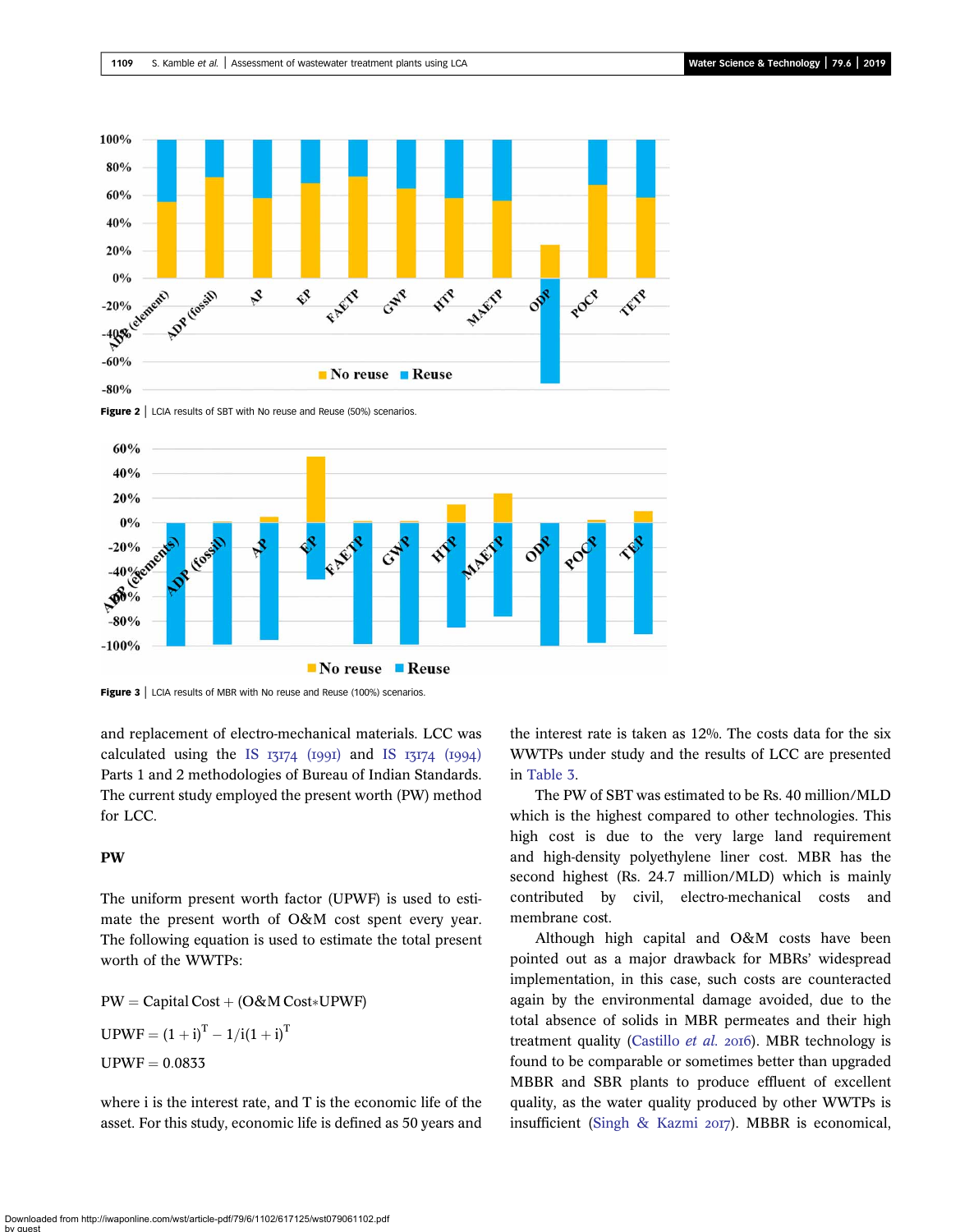| Parameter                                     | Unit           | <b>SBR</b> | <b>MBBR</b> | <b>MBR</b> | <b>ASP</b> | <b>SBT</b> | <b>AL</b> |
|-----------------------------------------------|----------------|------------|-------------|------------|------------|------------|-----------|
| Capital cost                                  | million Rs.    | 6          | 5.8         | 24         | 4          | 30         | 5         |
| Land requirement                              | m <sup>2</sup> | 550        | 500         | 353        | 1,400      | 5,010      | 1,123     |
| Costs of land (Rs. 0.02 Lakh/m <sup>2</sup> ) | million Rs.    | 1.1        | 1.0         | 0.7        | 2.8        | 10.0       | 2.2       |
| Total capital cost                            | million Rs.    | 7.1        | 6.8         | 24.7       | 6.8        | 40         | 7.2       |
| Total O&M costs per year                      | million Rs.    | 0.72       | 1.0         | 1.9        | 0.83       | 0.1        | 0.37      |
| Economic life                                 | years          | 50         | 50          | 50         | 50         | 50         | 50        |
| Interest rate                                 | 0/0            | 12         | 12          | 12         | 12         | 12         | 12        |
| <b>PW</b>                                     | million Rs.    | 7.2        | 6.9         | 24.8       | 6.9        | 40         | 7.2       |

<span id="page-8-0"></span>Table 3 | Costs data and results of LCC (all values are expressed per MLD basis)

but the removal of TSS and BOD5 is unsatisfactory and produces a medium quality effluent.

In fact, if the legislation of discharge standards are tightened further, such as conventional and other technologies are not able to meet the demand, then MBR is the only viable option. According to [Starkl](#page-10-0)  $et$  al. ( $2018$ ), trade-offs between pollutant removal and costs were not possible, as lacking fulfilment was extreme; either legal requirements were violated or costs were excessive.

The main findings from the LCA and LCC study are as follows:

- Energy is very often a great source of an impact as the Indian electricity mix is mainly carbon-based. In this study, energy consumption is a central contributor to the environmental profile of the studied plants, in that it contributes to different impact categories in varying degrees.
- The potentials of the impact categories dominated by energy consumption are heavily influenced by electrical grid-mix. Plants operating in countries with high levels of fossil fuels in the electrical grid-mix may exhibit a higher GWP than a plant with similar energy consumption rates operating in a country with a greener electrical grid-mix.
- The organic loading rate had the largest influence on energy consumption rates because it is directly related to the oxygen demand and, subsequently, the required aeration power.
- In comparison to conventional technologies, natural technologies such as SBT has been proposed as a better alternative with lower environmental impacts and reduced pollutant loads as these technologies are highly efficient for heavy metal removal and have low energy demand; nevertheless, implementation of these technologies requires large areas of land.
- LCA and LCC are determined as being the most appropriate environmental assessment and economic tools, respectively, for system evaluation.
- The results of this study can be used to design and simulate new technologies compared with the existing ones. This work intends to provide the decision support to the decision makers through identification of the important components that influence the life cycle impacts as well as through providing a reasonable estimation of the environmental impact of the WWTPs.

### **CONCLUSIONS**

A comprehensive LCA and LCC have documented in this study can help decision makers to take sustainable decisions taking into account both environmental and economic aspects of WWTPs. The results obtained from the LCA study provide insightful information about the potential environmental impacts triggered by every aspect of the operation of the treatment processes. Whilst there are some uncertainties in the data quality, different operating performance parameters, system boundaries, background inventories and different LCIA methodologies may significantly vary the results of an LCA. This study reflects the need for the development of exhaustive and relevant Indian life cycle inventories to add to the Indian database.

# ACKNOWLEDGEMENTS

This research was supported by the Department of Science and Technology, India and European Union, through the project 'Supporting consolidation, replication and upscaling of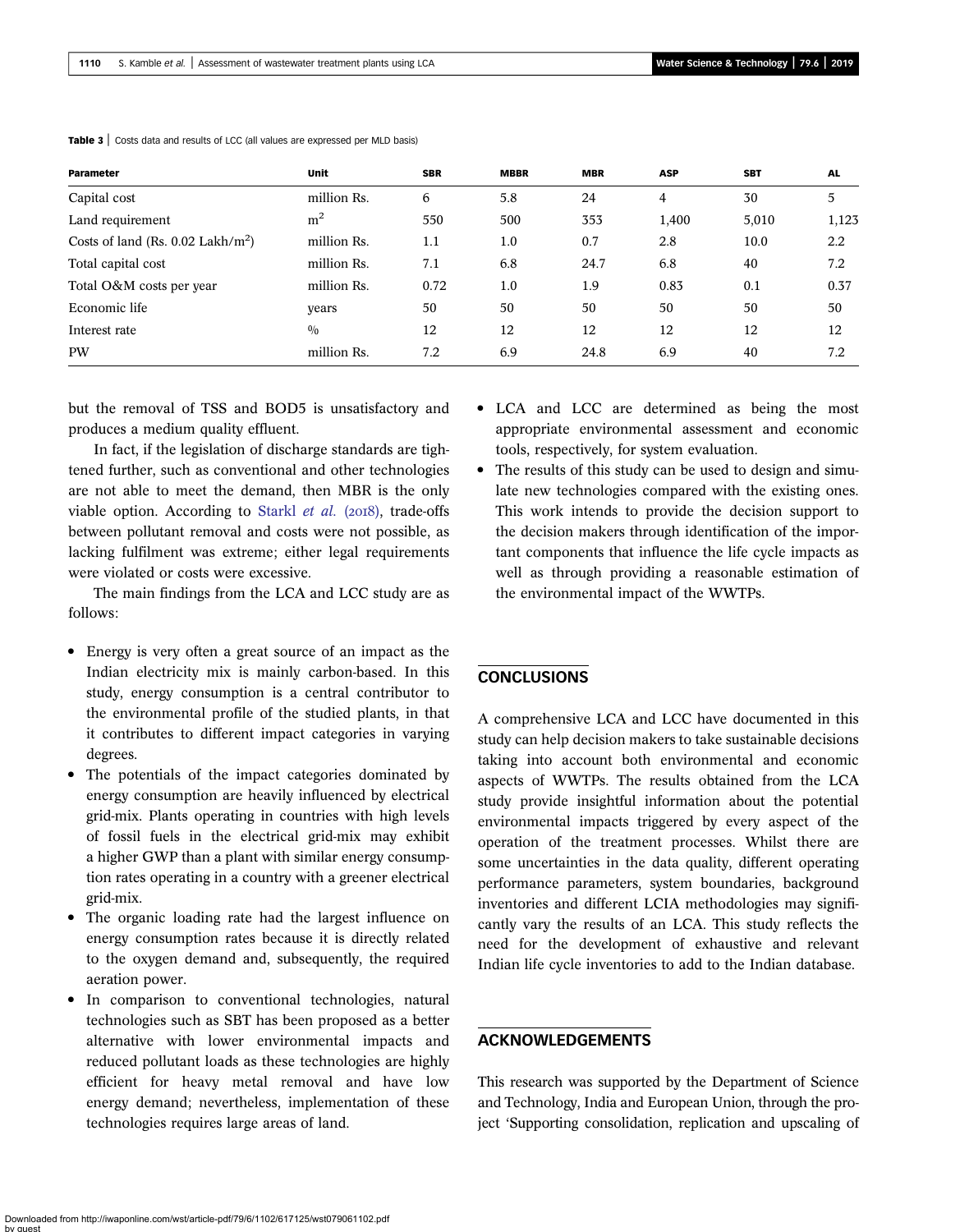<span id="page-9-0"></span>sustainable wastewater treatment, and reuse technologies for India' (SARASWATI) under grant agreement no. 308672.

### REFERENCES

- APHA 2005 Standard Methods for the Examination of Water and Wastewater, 21st edn, pp. 258–259.
- Cashman, S., Ma, X., Mosley, J., Garland, J., Crone, B. & Xue, X. [Energy and greenhouse gas life cycle assessment and](http://dx.doi.org/10.1016/j.biortech.2018.01.060) [cost analysis of aerobic and anaerobic membrane bioreactor](http://dx.doi.org/10.1016/j.biortech.2018.01.060) [systems: influence of scale, population density, climate, and](http://dx.doi.org/10.1016/j.biortech.2018.01.060) [methane recovery.](http://dx.doi.org/10.1016/j.biortech.2018.01.060) Bioresource Technology 254, 56–66.
- Castillo, A., Porro, J., Garrido-Baserba, M., Rosso, D., Renzi, D., Fatone, F. & Poch, M. 2016 [Validation of a decision support](http://dx.doi.org/10.1016/j.jenvman.2016.09.087) [tool for wastewater treatment selection](http://dx.doi.org/10.1016/j.jenvman.2016.09.087). Journal of Environmental Management 184 (1), 409–418.
- Coats, E. R., Watkins, D. L. & Kranenburg, D. 2011 [A comparative](http://dx.doi.org/10.2175/106143011X12928814444619) [environmental life-cycle analysis for removing phosphorus](http://dx.doi.org/10.2175/106143011X12928814444619) [from wastewater: biological versus physical/chemical](http://dx.doi.org/10.2175/106143011X12928814444619) [processes](http://dx.doi.org/10.2175/106143011X12928814444619). Water Environment Research 83 (8), 750–760.
- Corominas, L., Foley, J., Guest, J. S., Hospido, A., Larsen, H. F., Morera, S. & Shaw, A. 2013a [Life cycle assessment applied to](http://dx.doi.org/10.1016/j.watres.2013.06.049) [wastewater treatment: state of the art](http://dx.doi.org/10.1016/j.watres.2013.06.049). Water Research 47 (15), 5480–5492.
- Corominas, L., Larsen, H. F., Flores-Alsina, X. & Vanrolleghem, P. A. 2013b [Including life cycle assessment for decision](http://dx.doi.org/10.1016/j.jenvman.2013.06.002)[making in controlling wastewater nutrient removal systems](http://dx.doi.org/10.1016/j.jenvman.2013.06.002). Journal of Environmental Management 128 (1), 759–767.
- CPCB CPCB Bulletin. Central Pollution Control Board, Ministry of Environment and Forests, Govt. of India, Delhi, India. Available at: <http://cpcb.nic.in/>.
- Gallego, A., Hospido, A., Moreira, M. T. & Feijoo, G. [Environmental performance of wastewater treatment plants](http://dx.doi.org/10.1016/j.resconrec.2008.02.001) [for small populations](http://dx.doi.org/10.1016/j.resconrec.2008.02.001). Resources, Conservation and Recycling 52 (6), 931–940.
- García-Montoya, M., Sengupta, D., Nápoles-Rivera, F., Ponce-Ortega, J. M. & El-Halwagi, M. M. 2016 [Environmental and](http://dx.doi.org/10.1016/j.jclepro.2015.06.109) [economic analysis for the optimal reuse of water in a](http://dx.doi.org/10.1016/j.jclepro.2015.06.109) [residential complex.](http://dx.doi.org/10.1016/j.jclepro.2015.06.109) Journal of Cleaner Production 130 (1), 82–91.
- Garfi, M., Flores, L. & Ferrer, I. 2017 [Life cycle assessment of](http://dx.doi.org/10.1016/j.jclepro.2017.05.116) [wastewater treatment systems for small communities:](http://dx.doi.org/10.1016/j.jclepro.2017.05.116) [activated sludge, constructed wetlands and high rate algal](http://dx.doi.org/10.1016/j.jclepro.2017.05.116) [ponds.](http://dx.doi.org/10.1016/j.jclepro.2017.05.116) Journal of Cleaner Production 161 (1), 211–219.
- Holloway, R. W., Miller-Robbie, L., Patel, M., Stokes, J. R., Munakata-Marr, J., Dadakis, J. & Cath, T. Y. 2016 [Life-cycle](http://dx.doi.org/10.1016/j.memsci.2016.01.045) [assessment of two potable water reuse technologies: mF/RO/](http://dx.doi.org/10.1016/j.memsci.2016.01.045) UV–[AOP treatment and hybrid osmotic membrane](http://dx.doi.org/10.1016/j.memsci.2016.01.045) [bioreactors](http://dx.doi.org/10.1016/j.memsci.2016.01.045). Journal of Membrane Science 507 (1), 165–178.
- Hospido, A., Sanchez, I., Rodriguez-Garcia, G., Iglesias, A., Buntner, D., Reif, R. & Feijoo, G. 2012 [Are all membrane](http://dx.doi.org/10.1016/j.desal.2011.10.011) [reactors equal from an environmental point of view?](http://dx.doi.org/10.1016/j.desal.2011.10.011) Desalination 285 (1), 263–270.
- Ioannou-Ttofa, L., Foteinis, S., Chatzisymeon, E. & Fatta-Kassinos, D. 2016 [The environmental footprint of a](http://dx.doi.org/10.1016/j.scitotenv.2016.06.032)

[membrane bioreactor treatment process through life](http://dx.doi.org/10.1016/j.scitotenv.2016.06.032) [cycle analysis](http://dx.doi.org/10.1016/j.scitotenv.2016.06.032). Science of the Total Environment 568 (1), 306–318.

- IS 13174 Indian Standard Life Cycle Costing Part 1 Terminology. Bureau of India Standards, New Delhi, India.
- IS 13174 Indian Standard Life Cycle Costing Part 2 Methodology. Bureau of India Standards, New Delhi, India.
- ISO-International Organization for Standardization 2006a Environmental Management. Life Cycle Assessment. Principle and Framework. ISO14040:2006. International Organization for Standardisation (ISO), Geneva, Switzerland.
- ISO-International Organization for Standardization 2006b Environmental Management. Life Cycle Assessment. Requirements and Guidelines. ISO 14044:2006. International Organization for Standardisation (ISO), Geneva, Switzerland.
- Kalbar, P. P., Karmakar, S. & Asolekar, S. R. 2012a [Technology](http://dx.doi.org/10.1016/j.techsoc.2012.10.001) [assessment for wastewater treatment using multiple-attribute](http://dx.doi.org/10.1016/j.techsoc.2012.10.001) [decision-making.](http://dx.doi.org/10.1016/j.techsoc.2012.10.001) Technology in Society 34 (4), 295–302.
- Kalbar, P. P., Karmakar, S. & Asolekar, S. R. 2012b Estimation of environmental footprint of municipal wastewater treatment in India: life cycle approach. In: Proceedings of International Conference on Environmental Science and Technology, Vol. 30. IACSIT Press, Singapore, pp. 30–34.
- Kalbar, P. P., Karmakar, S. & Asolekar, S. R. 2013a [Assessment of](http://dx.doi.org/10.1111/wej.12006) [wastewater treatment technologies: life cycle approach.](http://dx.doi.org/10.1111/wej.12006) Water and Environment Journal 27 (2), 261–268.
- Kalbar, P. P., Karmakar, S. & Asolekar, S. R. 2013b [The influence](http://dx.doi.org/10.1016/j.jenvman.2013.06.034) [of expert opinions on the selection of wastewater treatment](http://dx.doi.org/10.1016/j.jenvman.2013.06.034) [alternatives: a group decision-making approach.](http://dx.doi.org/10.1016/j.jenvman.2013.06.034) Journal of Environmental Management 128 (1), 844–851.
- Kalbar, P. P., Karmakar, S. & Asolekar, S. R. 2014 [Life cycle-based](http://dx.doi.org/10.1504/IJEWM.2014.062984) [environmental assessment of municipal wastewater](http://dx.doi.org/10.1504/IJEWM.2014.062984) [treatment plant in India.](http://dx.doi.org/10.1504/IJEWM.2014.062984) International Journal of Environment and Waste Management 14 (1), 84–98.
- Kamble, S. J., Chakravarthy, Y., Singh, A., Chubilleau, C., Starkl, M. & Bawa, I. 2017 [A soil biotechnology system for](http://dx.doi.org/10.1007/s11356-017-8819-6) [wastewater treatment: technical, hygiene, environmental](http://dx.doi.org/10.1007/s11356-017-8819-6) [LCA and economic aspects](http://dx.doi.org/10.1007/s11356-017-8819-6). Environmental Science and Pollution Research 24 (15), 13315–13334.
- Lin, Y., Guo, M., Shah, N. & Stuckey, D. C. 2016 [Economic and](http://dx.doi.org/10.1016/j.biortech.2016.03.064) [environmental evaluation of nitrogen removal and recovery](http://dx.doi.org/10.1016/j.biortech.2016.03.064) [methods from wastewater](http://dx.doi.org/10.1016/j.biortech.2016.03.064). Bioresource Technology 215 (1), 227–238.
- Lutterbeck, C. A., Kist, L. T., Lopez, D. R., Zerwes, F. V. & Machado, Ê. L. 2017 [Life cycle assessment of integrated](http://dx.doi.org/10.1016/j.jclepro.2017.02.024) [wastewater treatment systems with constructed wetlands](http://dx.doi.org/10.1016/j.jclepro.2017.02.024) [in rural areas](http://dx.doi.org/10.1016/j.jclepro.2017.02.024). Journal of Cleaner Production 148 (1), 527–536.
- Meneses, M., Concepción, H., Vrecko, D. & Vilanova, R. 2015 [Life](http://dx.doi.org/10.1016/j.jclepro.2015.05.057) [cycle assessment as an environmental evaluation tool for](http://dx.doi.org/10.1016/j.jclepro.2015.05.057) [control strategies in wastewater treatment plants.](http://dx.doi.org/10.1016/j.jclepro.2015.05.057) Journal of Cleaner Production 107 (1), 653–661.
- Mo, W. & Zhang, Q. 2013 [Energy-nutrients-water nexus: integrated](http://dx.doi.org/10.1016/j.jenvman.2013.05.007) [resource recovery in municipal wastewater treatment plants](http://dx.doi.org/10.1016/j.jenvman.2013.05.007). Journal of Environmental Management 127 (1), 255–267.